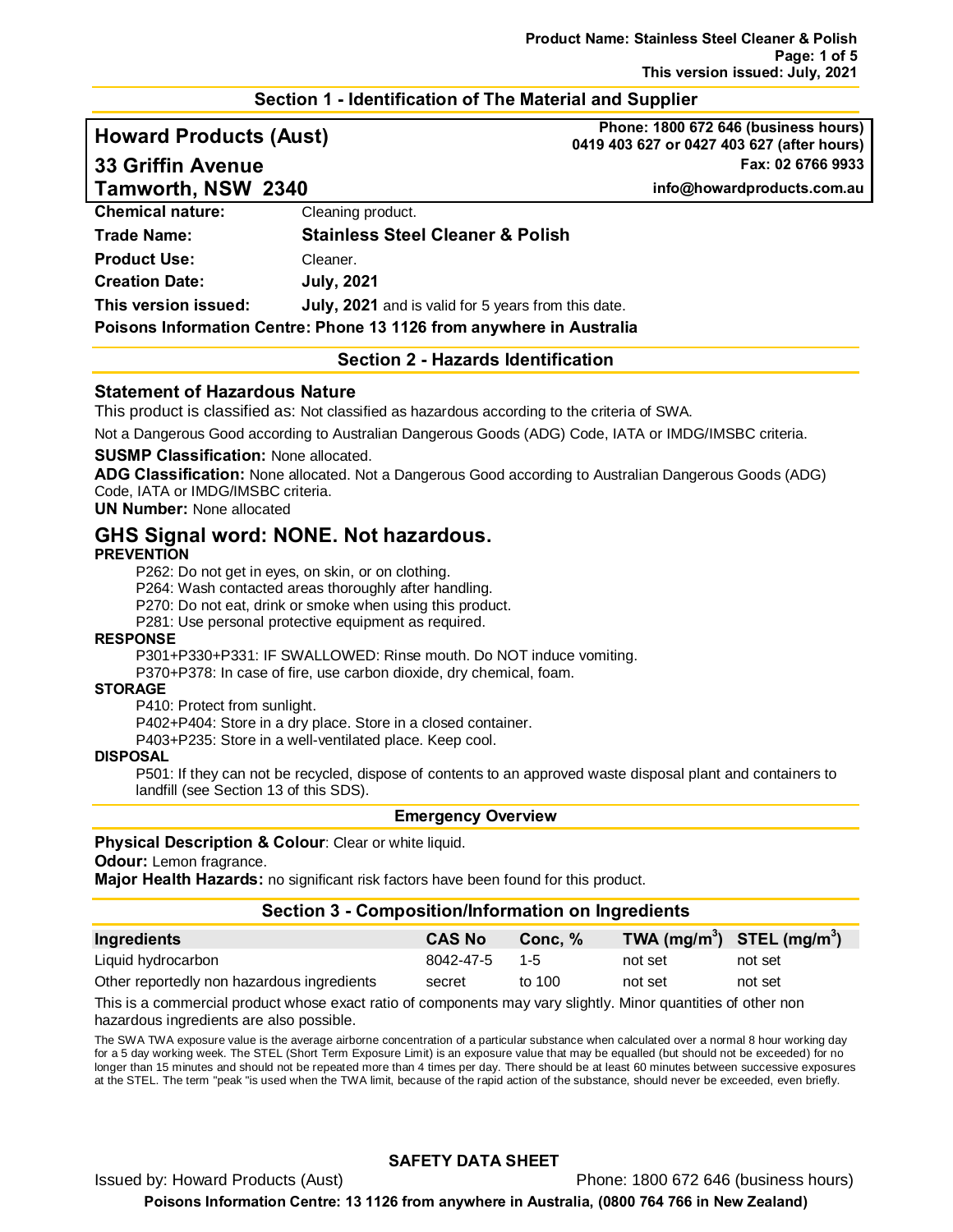## **Section 4 - First Aid Measures**

## **General Information:**

You should call The Poisons Information Centre if you feel that you may have been poisoned, burned or irritated by this product. The number is 13 1126 from anywhere in Australia (0800 764 766 in New Zealand) and is available at all times. Have this SDS with you when you call.

**Inhalation:** First aid is not generally required. If in doubt, contact a Poisons Information Centre or a doctor. **Skin Contact:** Wash gently and thoroughly with water (use non-abrasive soap if necessary) for 5 minutes or until chemical is removed.

**Eye Contact:** No effects expected. If irritation does occur, flush contaminated eye(s) with lukewarm, gently flowing water for 5 minutes or until the product is removed. Obtain medical advice if irritation becomes painful or lasts more than a few minutes. Take special care if exposed person is wearing contact lenses.

**Ingestion:** If product is swallowed or gets in mouth, do NOT induce vomiting; wash mouth with water and give some water to drink. If symptoms develop, or if in doubt contact a Poisons Information Centre or a doctor.

## **Section 5 - Fire Fighting Measures**

**Fire and Explosion Hazards**: The major hazard in fires is usually inhalation of heated and toxic or oxygen deficient (or both), fire gases. There is no risk of an explosion from this product under normal circumstances if it is involved in a fire.

Fire decomposition products from this product may be toxic if inhaled. Take appropriate protective measures. **Extinguishing Media:** In case of fire, use carbon dioxide, dry chemical or foam. Avoid the use of water jet. **Fire Fighting:** When fighting fires involving significant quantities of this product, wear a splash suit complete with self contained breathing apparatus.

| Flash point:                     | No data  |
|----------------------------------|----------|
| <b>Upper Flammability Limit:</b> | No data. |
| <b>Lower Flammability Limit:</b> | No data. |
| <b>Autoignition temperature:</b> | No data. |
| <b>Flammability Class:</b>       | No data. |
|                                  |          |

### **Section 6 - Accidental Release Measures**

**Accidental release:** Minor spills do not normally need any special cleanup measures. In the event of a major spill, prevent spillage from entering drains or water courses. As a minimum, wear overalls, goggles and gloves. Suitable materials for protective clothing include no specific manufacturer recommendations. Use impermeable gloves with care. Eye/face protective equipment should comprise, as a minimum, protective glasses and, preferably, goggles. If there is a significant chance that vapours or mists are likely to build up in the cleanup area, we recommend that you use a respirator. Usually, no respirator is necessary when using this product. However, if you have any doubts consult the Australian Standard mentioned below (section 8).

Stop leak if safe to do so, and contain spill. Absorb onto sand, vermiculite or other suitable absorbent material. If spill is too large or if absorbent material is not available, try to create a dike to stop material spreading or going into drains or waterways. Sweep up and shovel or collect recoverable product into labelled containers for recycling or salvage, and dispose of promptly. Recycle containers wherever possible after careful cleaning. After spills, wash area preventing runoff from entering drains. If a significant quantity of material enters drains, advise emergency services. This material may be suitable for approved landfill. Ensure legality of disposal by consulting regulations prior to disposal. Thoroughly launder protective clothing before storage or re-use. Advise laundry of nature of contamination when sending contaminated clothing to laundry.

## **Section 7 - Handling and Storage**

**Handling:** Keep exposure to this product to a minimum, and minimise the quantities kept in work areas. Check Section 8 of this SDS for details of personal protective measures, and make sure that those measures are followed. The measures detailed below under "Storage" should be followed during handling in order to minimise risks to persons using the product in the workplace. Also, avoid contact or contamination of product with incompatible materials listed in Section 10.

**Storage:** Store packages of this product in a cool place. Make sure that containers of this product are kept tightly closed. Keep containers dry and away from water. Keep containers of this product in a well ventilated area. Protect this product from light. Make sure that the product does not come into contact with substances listed under "Incompatibilities" in Section 10. Some liquid preparations settle or separate on standing and may require stirring before use. Check packaging - there may be further storage instructions on the label.

### **SAFETY DATA SHEET**

Issued by: Howard Products (Aust) **Phone: 1800 672 646 (business hours) Poisons Information Centre: 13 1126 from anywhere in Australia, (0800 764 766 in New Zealand)**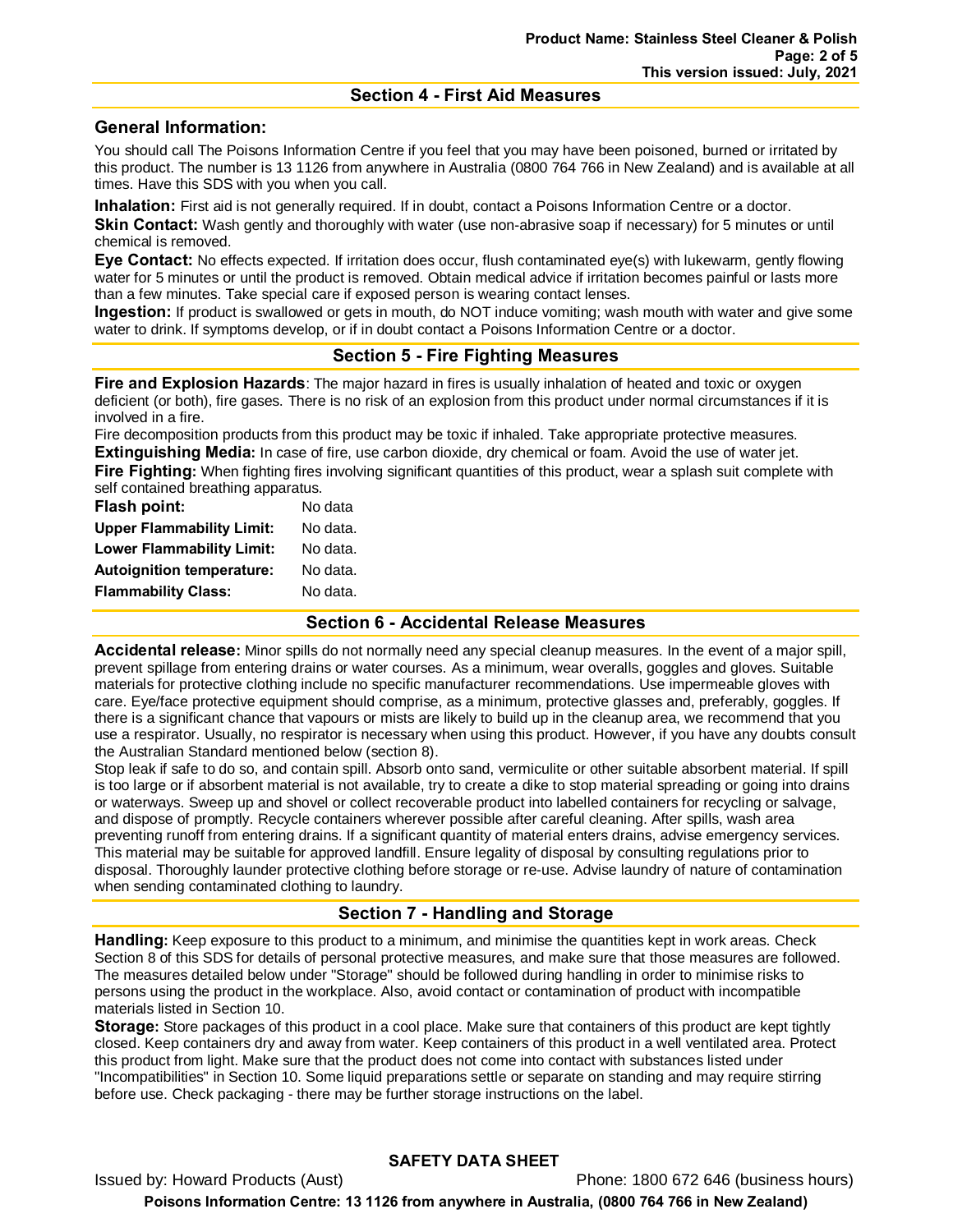## **Section 8 - Exposure Controls and Personal Protection**

The following Australian Standards will provide general advice regarding safety clothing and equipment:

Respiratory equipment: **AS/NZS 1715**, Protective Gloves: **AS 2161**, Occupational Protective Clothing: AS/NZS 4501 set 2008, Industrial Eye Protection: **AS1336** and **AS/NZS 1337**, Occupational Protective Footwear: **AS/NZS2210**.

#### **SWA Exposure Limits TWA (mg/m3**

**) STEL (mg/m3 )**

Exposure limits have not been established by SWA for any of the significant ingredients in this product.

No special equipment is usually needed when occasionally handling small quantities. The following instructions are for bulk handling or where regular exposure in an occupational setting occurs without proper containment systems. **Ventilation:** This product should only be used where there is ventilation that is adequate to keep exposure below the TWA levels. If necessary, use a fan.

**Eye Protection:** Eye protection such as protective glasses or goggles is recommended when this product is being used.

Skin Protection: You should avoid contact even with mild skin irritants. Therefore you should wear suitable impervious elbow-length gloves and facial protection when handling this product for lengthy periods. See below for suitable material types.

**Protective Material Types:** There is no data that enables us to recommend any type except that it should be impermeable.

**Respirator:** Usually, no respirator is necessary when using this product. However, if you have any doubts consult the Australian Standard mentioned above.

## **Section 9 - Physical and Chemical Properties:**

| <b>Physical Description &amp; colour:</b> | Clear or white liquid.                           |
|-------------------------------------------|--------------------------------------------------|
| Odour:                                    | Lemon fragrance.                                 |
| <b>Boiling Point:</b>                     | Not available.                                   |
| <b>Freezing/Melting Point:</b>            | No specific data. Liquid at normal temperatures. |
| <b>Volatiles:</b>                         | No data.                                         |
| <b>Vapour Pressure:</b>                   | No data.                                         |
| <b>Vapour Density:</b>                    | No data.                                         |
| <b>Specific Gravity:</b>                  | No data.                                         |
| <b>Water Solubility:</b>                  | No data.                                         |
| pH:                                       | No data.                                         |
| <b>Volatility:</b>                        | No data.                                         |
| <b>Odour Threshold:</b>                   | No data.                                         |
| <b>Evaporation Rate:</b>                  | No data.                                         |
| <b>Coeff Oil/water Distribution:</b>      | No data                                          |
| <b>Autoignition temp:</b>                 | No data.                                         |

## **Section 10 - Stability and Reactivity**

**Reactivity:** This product is unlikely to react or decompose under normal storage conditions. However, if you have any doubts, contact the supplier for advice on shelf life properties.

**Conditions to Avoid:** This product should be kept in a cool place, preferably below 30°C. Keep containers tightly closed. Containers should be kept dry. Keep containers and surrounding areas well ventilated. Protect this product from light.

**Incompatibilities:** strong oxidising agents.

**Fire Decomposition:** Combustion forms carbon dioxide, and if incomplete, carbon monoxide and possibly smoke. Water is also formed. Carbon monoxide poisoning produces headache, weakness, nausea, dizziness, confusion, dimness of vision, disturbance of judgment, and unconsciousness followed by coma and death. **Polymerisation:** This product will not undergo polymerisation reactions.

## **Section 11 - Toxicological Information**

# **Local Effects:**

**Target Organs:** There is no data to hand indicating any particular target organs.

### **Classification of Hazardous Ingredients**

Ingredient **Risk Phrases** 

No ingredient mentioned in the HSIS Database is present in this product at hazardous concentrations.

### **SAFETY DATA SHEET**

Issued by: Howard Products (Aust) Phone: 1800 672 646 (business hours)

**Poisons Information Centre: 13 1126 from anywhere in Australia, (0800 764 766 in New Zealand)**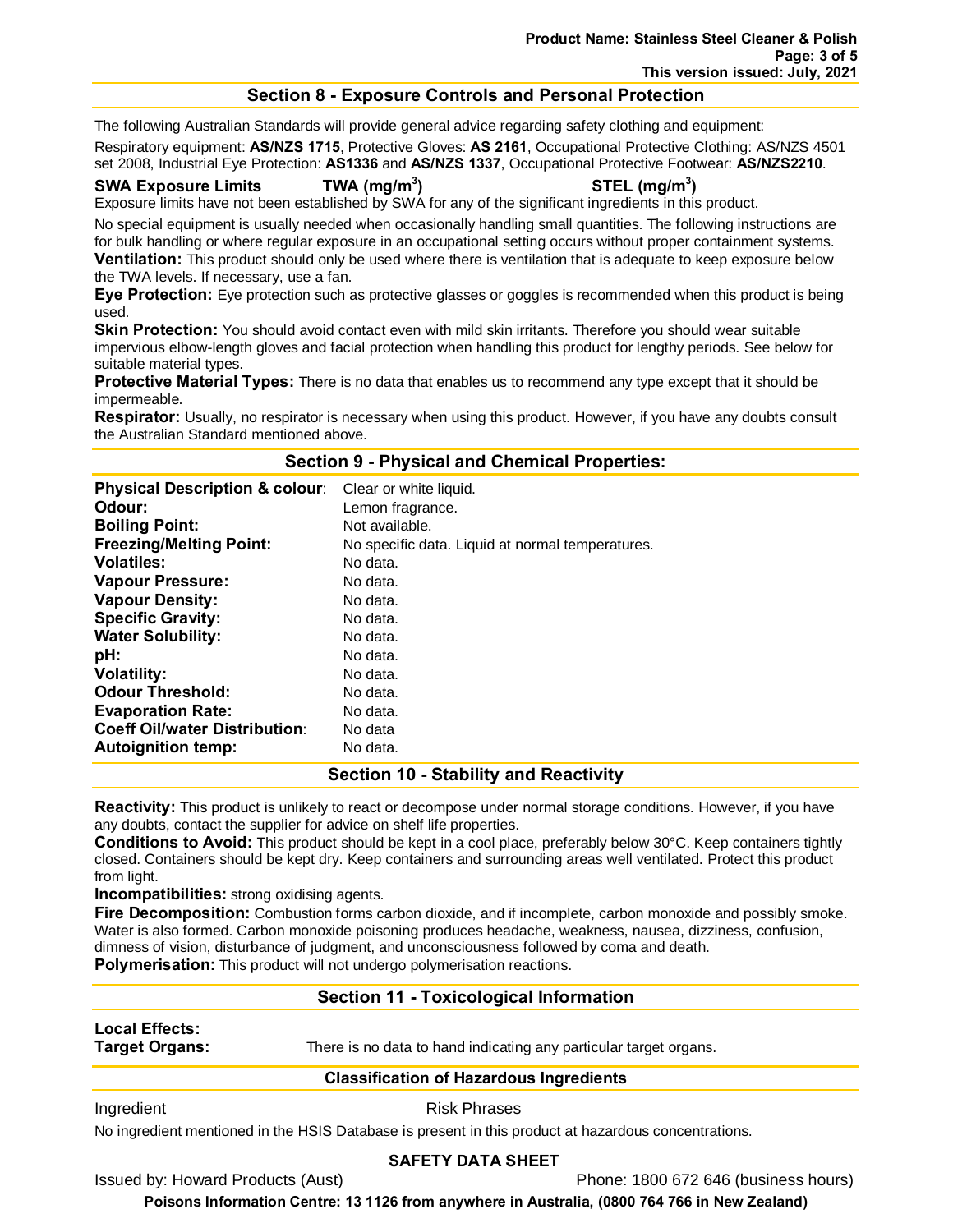#### **Potential Health Effects**

# **Inhalation:**

**Short Term Exposure:** Available data indicates that this product is not harmful. In addition product is unlikely to cause any discomfort or irritation.

**Long Term Exposure:** No data for health effects associated with long term inhalation.

## **Skin Contact:**

**Short Term Exposure:** Available data indicates that this product is not harmful. It should present no hazards in normal use. However product may be irritating, but is unlikely to cause anything more than mild transient discomfort.

**Long Term Exposure:** No data for health effects associated with long term skin exposure.

# **Eye Contact:**

**Short Term Exposure:** This product may be irritating to eyes, but is unlikely to cause anything more than mild transient discomfort.

**Long Term Exposure:** No data for health effects associated with long term eye exposure.

## **Ingestion:**

**Short Term Exposure:** Significant oral exposure is considered to be unlikely. Available data shows that this product is not harmful. However, this product may be irritating to mucous membranes but is unlikely to cause anything more than transient discomfort.

**Long Term Exposure:** No data for health effects associated with long term ingestion.

## **Carcinogen Status:**

**SWA:** No significant ingredient is classified as carcinogenic by SWA.

**NTP:** No significant ingredient is classified as carcinogenic by NTP.

**IARC:** No significant ingredient is classified as carcinogenic by IARC.

## **Section 12 - Ecological Information**

Insufficient data to be sure of status.

## **Section 13 - Disposal Considerations**

**Disposal:** This product may be recycled if unused, or if it has not been contaminated so as to make it unsuitable for its intended use. If it has been contaminated, it may be possible to reclaim the product by filtration, distillation or some other means. If neither of these options is suitable in-house, consider controlled incineration, or contact a specialist waste disposal company.

## **Section 14 - Transport Information**

**UN Number:** This product is not classified as a Dangerous Good by ADG, IATA or IMDG/IMSBC criteria. No special transport conditions are necessary unless required by other regulations.

# **Section 15 - Regulatory Information**

**AICS:** All of the significant ingredients in this formulation are compliant with NICNAS regulations.

## **Section 16 - Other Information**

**This SDS contains only safety-related information. For other data see product literature.**

| Acronyms:                                                                                                     |                                                                                                                        |
|---------------------------------------------------------------------------------------------------------------|------------------------------------------------------------------------------------------------------------------------|
| <b>ADG Code</b>                                                                                               | Australian Code for the Transport of Dangerous Goods by Road and Rail $(7th$ edition)                                  |
| <b>AICS</b>                                                                                                   | Australian Inventory of Chemical Substances                                                                            |
| <b>SWA</b>                                                                                                    | Safe Work Australia, formerly ASCC and NOHSC                                                                           |
| <b>CAS number</b>                                                                                             | <b>Chemical Abstracts Service Registry Number</b>                                                                      |
| <b>Hazchem Code</b>                                                                                           | Emergency action code of numbers and letters that provide information to emergency<br>services especially firefighters |
| <b>IARC</b>                                                                                                   | International Agency for Research on Cancer                                                                            |
| <b>NOS</b>                                                                                                    | Not otherwise specified                                                                                                |
| <b>NTP</b>                                                                                                    | National Toxicology Program (USA)                                                                                      |
| <b>SUSMP</b>                                                                                                  | Standard for the Uniform Scheduling of Medicines & Poisons                                                             |
| <b>UN Number</b>                                                                                              | United Nations Number                                                                                                  |
| THE CDO CHIMMA DICEO QUID DECT I/NQWLEDOE OF THE HEALTH AND CAFETY HAZADD INFODMATION OF THE DDODHOT AND HOM. |                                                                                                                        |

THIS SDS SUMMARISES OUR BEST KNOWLEDGE OF THE HEALTH AND SAFETY HAZARD INFORMATION OF THE PRODUCT AND HOW TO SAFELY HANDLE AND USE THE PRODUCT IN THE WORKPLACE. EACH USER MUST REVIEW THIS SDS IN THE CONTEXT OF HOW THE PRODUCT WILL BE HANDLED AND USED IN THE WORKPLACE.

## **SAFETY DATA SHEET**

Issued by: Howard Products (Aust) Phone: 1800 672 646 (business hours)

**Poisons Information Centre: 13 1126 from anywhere in Australia, (0800 764 766 in New Zealand)**